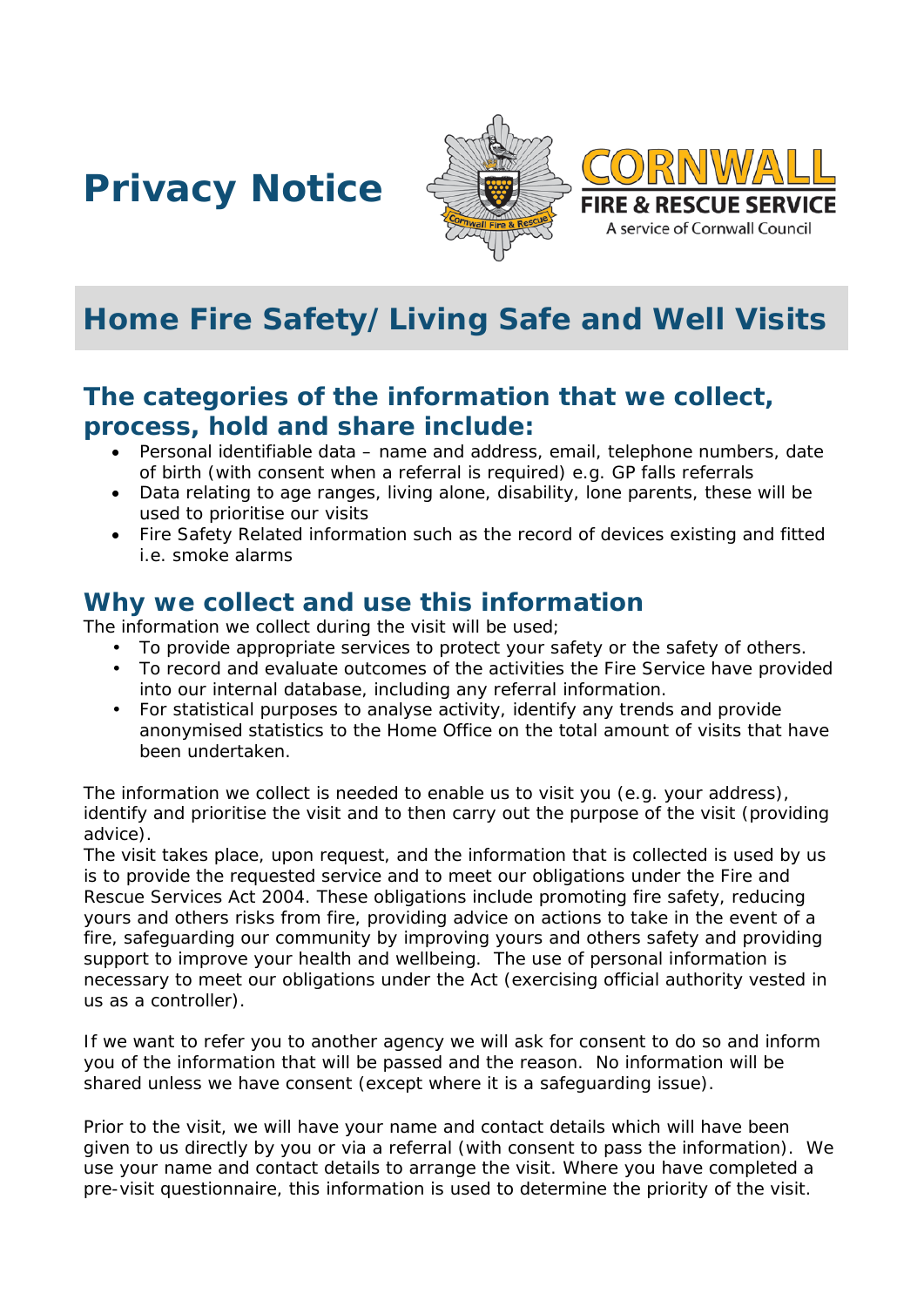The visit will be undertaken by either operational personnel or one of our Community Safety Officers.

During the visit we will ask fire safety related questions and additional health and wellbeing questions if it's a Living Safe and Well visit.

The Living Safe and Well visit includes questions and observations around:

- Fire Safety: Fire detection Escape plans Hard of Hearing alarm requirements
- Health and wellbeing:
	- Smoking cessation Drugs/Alcohol Slips, trips and falls Healthy eating Winter wellbeing Loneliness/Social isolation

This helps us assess risk and provide the necessary advice and support. We will make a record of your responses, and document anything we've seen that relates to the questions and the purpose of the visit. We will also keep a record of referrals made with the individual consent.

#### **The lawful basis on which we use this information**

Under the Fire & Rescue Services Act 2004 (Legal obligation Article 6.1(e)), Cornwall Fire and Rescue Service have obligations to include promoting fire safety, reducing yours and others risks from fire, providing advice on actions to take in the event of a fire, safeguarding our community by improving yours and others safety and providing support to improve your health and wellbeing (*[Fire and Rescue Services Act 2004](http://www.legislation.gov.uk/ukpga/2004/21/contents)*).

If we want to refer you to another agency we will ask for consent (Article 6.1 (a)) to do so and inform you of the information that will be passed and the reason. There are occasions where your personal information can be shared without us asking you; if we have a legal duty or power to share information with other statutory bodies from statute or from the common law when the public good is considered to be of greater importance than personal confidentiality.

### **Collecting this information**

Any personal information obtained for this process will be provided by the individual themselves. Any written correspondence that is sent in relation to prevention activities will signpost to the addressee where they can obtain a copy of this privacy notice and related policies.

# **Storing this information**

Any personal information will be held electronically against the premises ID on our Community Fire Risk Management Information System. The retention of this data will be dictated by the reason for its use, such as Home Fire Safety Visits inspections for up to 10 years (in line with good practice), or once the information is no longer relevant for purpose.

Any personal information held in emails, letters or other paper files will be scanned into the above system against the premises ID and paper copy securely shredded. All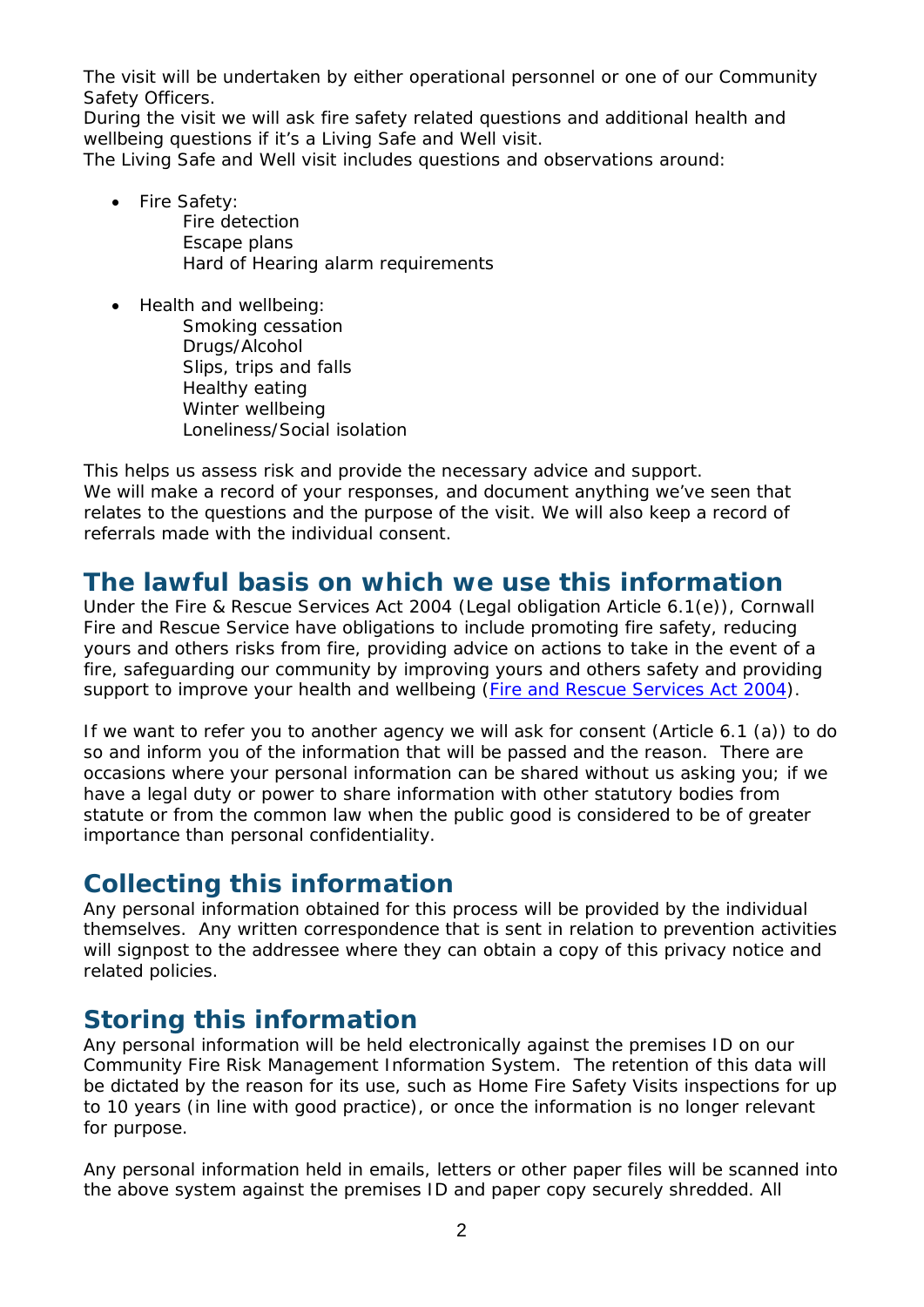information security controls, document retention and practices are as per the associated Cornwall Fire, Rescue and Community Safety Service policies.

### **Who we share this information with and why**

Your information will be stored on an internal system and will be used by staff who require it to undertake their role, in order to carry out the visit, progress outcomes from the visit and administer and evaluate the service, where appropriate, including our safeguarding team.

If we make a referral your information will be shared. Protecting your personal information is vital to us, so appropriate security measures are in place to ensure it is shared securely and we only share what's necessary to meet the purpose of the referral following consent from the individual. For example, we would send it via secure email or in an encrypted format and only provide the referral agency with the information that they require to undertake their service and not all the information we have collected and are storing to meet our obligations.

In the majority of cases we will not disclose (pass on) your personal information without your agreement and you will be informed at the time of the referral. Our current referral pathways which could be offered during the visit, dependant on our findings, are:

| Agency                                                        | Services available                                                                                                                                                                                                                    |
|---------------------------------------------------------------|---------------------------------------------------------------------------------------------------------------------------------------------------------------------------------------------------------------------------------------|
| Cornwall Fire, Rescue and<br>Community Safety Prevention team | Hard of hearing alarms<br>Vibrating pads and strobe lighting<br>Fire resistant bedding/nightwear                                                                                                                                      |
| <b>DIAL Cornwall</b>                                          | Independent living and equipment<br>Health and wellbeing<br>Social and leisure opportunities<br>Training, volunteering and employment<br>Rights and discrimination<br>Housing and home environment<br>Money and welfare entitlements  |
| <b>Cornwall Council Access Team</b>                           | Assisted Living For Independence ALFI - telecare<br>Social isolation<br>Care services<br>Falls prevention equipment<br>Handy person scheme<br>Safeguarding<br>Self-neglect<br>Hoarding<br>Debt management<br>Sensory loss<br>Lifeline |
| <b>Healthy Cornwall</b>                                       | Stopping smoking<br>Health weight<br>Getting active                                                                                                                                                                                   |
| Age UK Cornwall                                               | Social isolation<br>Information and advice                                                                                                                                                                                            |
| <b>GP Falls Referral</b>                                      | Falls prevention/assessments                                                                                                                                                                                                          |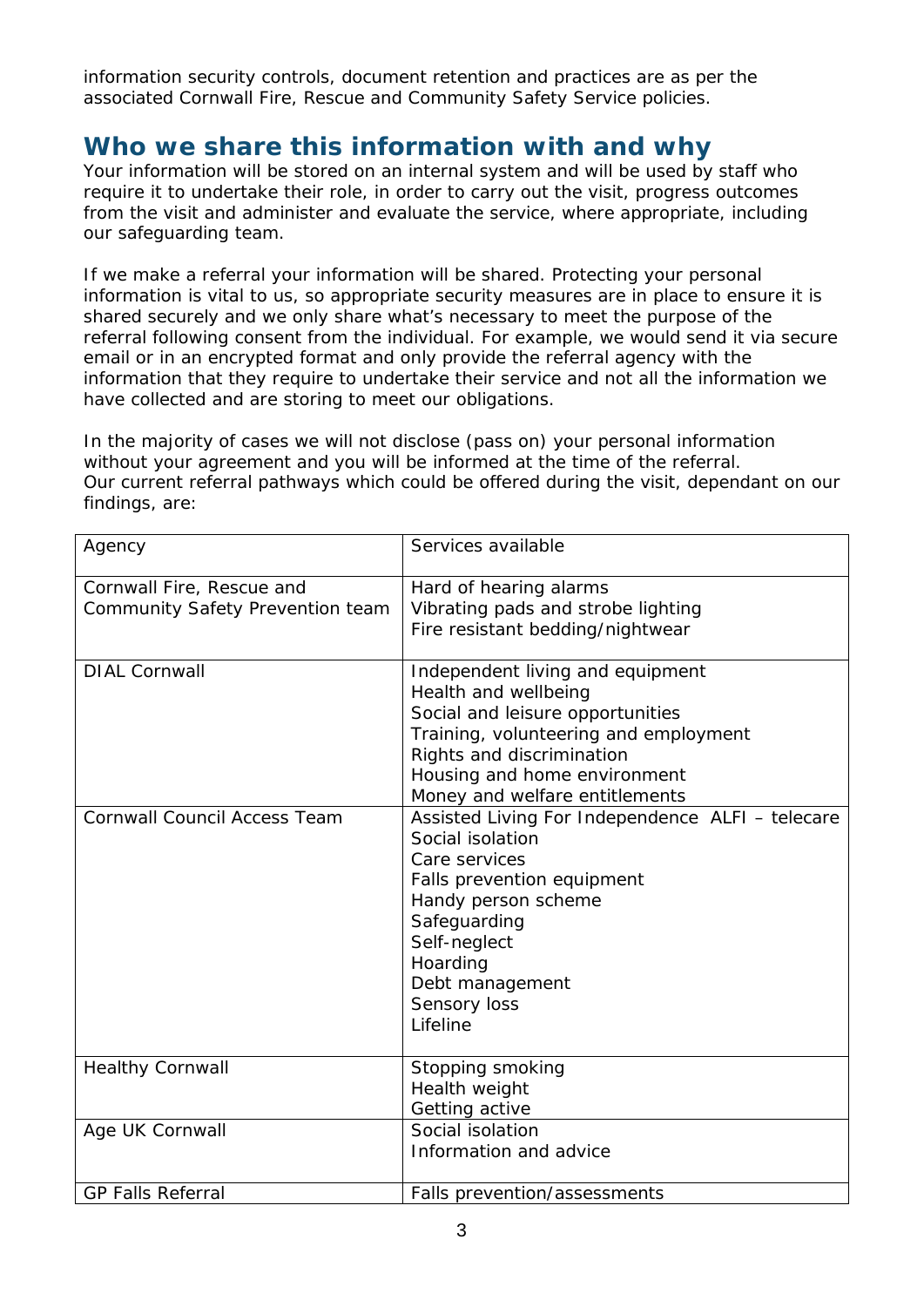| Community Energy Plus (free<br>services) | Independent energy advice<br>Tariff advice and switching<br>Advocacy support<br>Home visits<br>Grants for heating and Insulation<br>Energy debt assistance |
|------------------------------------------|------------------------------------------------------------------------------------------------------------------------------------------------------------|
| Addaction                                | Alcohol and drug advice                                                                                                                                    |

There are occasions where your personal information can be shared without us asking you; if we have a legal duty or power to share information with other statutory bodies from statute or from the common law when the public good is considered to be of greater importance than personal confidentiality. Decisions will be made on a case by case basis.

Examples of this would be:

- Disclosure is required by law (e.g. under an Act of Parliament creating a Statutory duty to disclose or a court order);
- For the detection, prevention and prosecution of crime or the apprehension of offenders;
- Where your safety or the safety of others is at risk or in cases of abuse or neglect and we feel the making of a safeguarding referral to Adult or Children's Services is appropriate.

# **Requesting access to your personal data and your rights**

Your personal information belongs to you and you have the right to:

- be informed of how we will process it
- request a copy of what we hold about you and in commonly used electronic format if you wish (if you provided this to us electronically for automated processing, we will return it in the same way)
- have it amended if it's incorrect or incomplete
- have it deleted (where we do not have a legal requirement to retain it)
- withdraw your consent if you no longer wish us to process it
- restrict how we process it
- object to us using it for marketing or research purposes
- object to us using it in relation to a legal task or in the exercise of an official authority
- request that a person reviews an automated decision where it has had an adverse effect on you

You are legally entitled to request access to any information about you that we hold, and a copy using the subject access request. Use the links below to find out more:

[Data Protection web page](http://www.cornwall.gov.uk/council-and-democracy/data-protection-and-freedom-of-information/data-protection)

[Rights of Access, Rectification and Erasure Request](https://www.cornwall.gov.uk/media/33315555/form-2018-rare-form-blank.pdf)